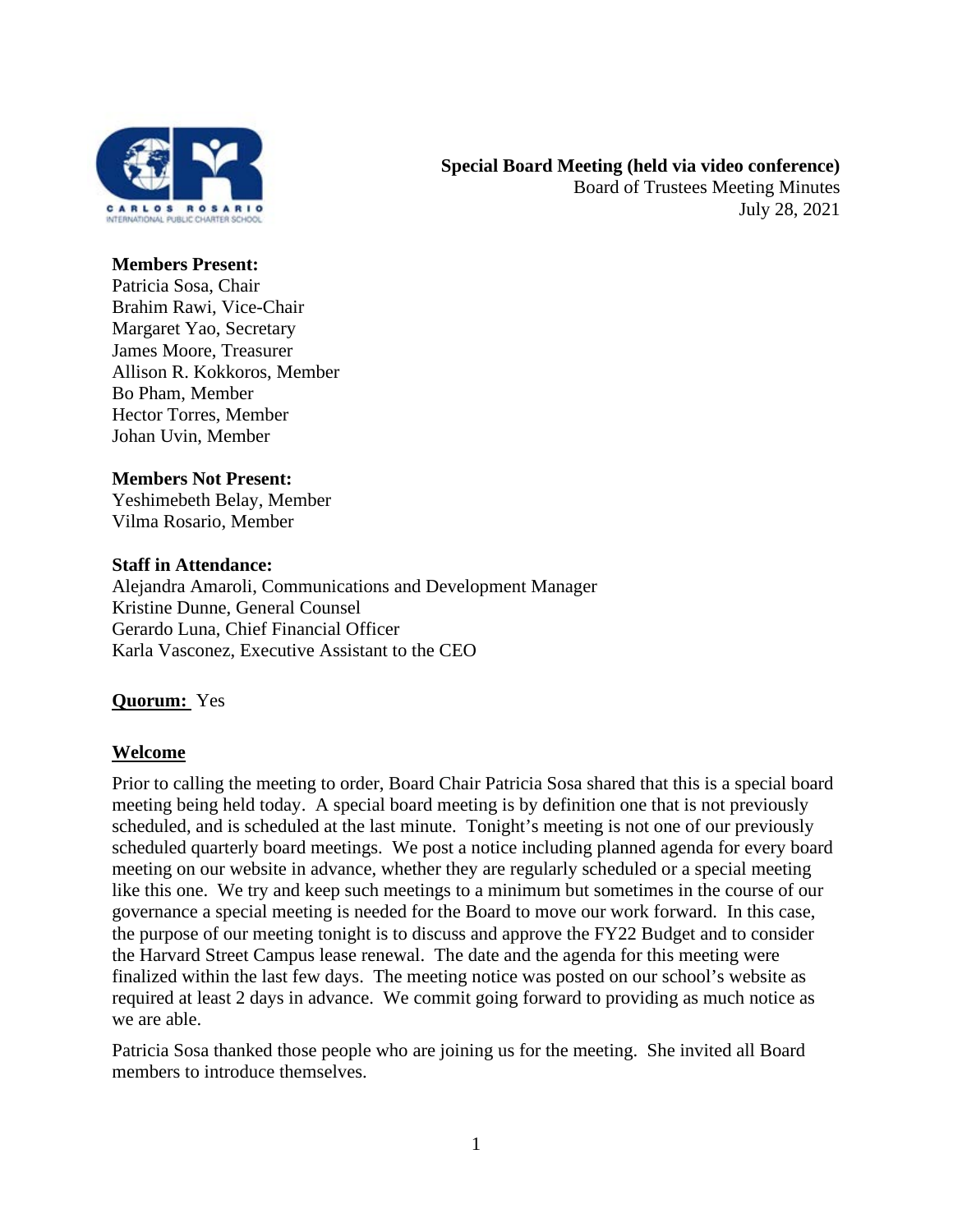# **Call to Order**

Board Chair Patricia Sosa called the meeting to order at 6:05 PM.

## **Review of Agenda**

There were no proposed changes to the planned agenda.

## **Finance & Development Committee: Initial Budget Discussion**

Brahim Rawi shared that Finance Committee met with CFO Jerry Luna to go over the financial statements in advance of the proposed budget being presented to the Board today. Overall, the organization is financially healthy. There is an anticipated deficit due to reduction in student enrollment and there are funds to replace those monies. He turned it over to CFO Gerardo Luna to provide more information.

Jerry Luna explained he would first go through high-level budget items and then proceed to closed session for discussion of personnel-related and lease-related items.

Jerry explained that when PCSB does the financial and audit report, they use the consolidated financial statements (this includes the School and CCC). As a reminder, the CCC Board is controlled by the School's Board and that is the way it was set up as a supporting organization to the School. He went over the proposed budget including a projected loss of \$450,000 with an expected cash flow of \$825,000. When combine those numbers with the expected results from our support organization, they project a relatively small loss and combined positive cash flow of \$1.1 million. CCC's Board approved their budget last week.

We are using an enrollment figure of 1,900 for the budget. This is higher than actual numbers in SY20-21 though we were paid on project enrollment of 2,100.

You will note \$2.4 million in federal funding, which is the most received ever, and it mostly comes from ESSR II funding alternative funding for adult schools. We have ESSR II funding allocated to our school, and we plan to submit an application for those funds. There is an allocation for ESSR III funding too. Jerry noted that for the sector there is also \$10 million DC stabilization funding allocated for adult and residential schools, though he does not know how it will be allocated, including how much to our school.

We are not collecting student fees this year as we did not want to have barriers to enrollment. We plan to go back to having student fees in future years. We are continuing to provide one-toone devices for students, and we are projecting \$700,00 expense for student internet access. We learned from this past year so there will be some reduction in the cost from last year.

He also shared information on occupancy and depreciation.

CEO Allison Kokkoros shared that in terms of the variables that we are considering as we look at the budget and planning for the fall semester, there are 7 variables: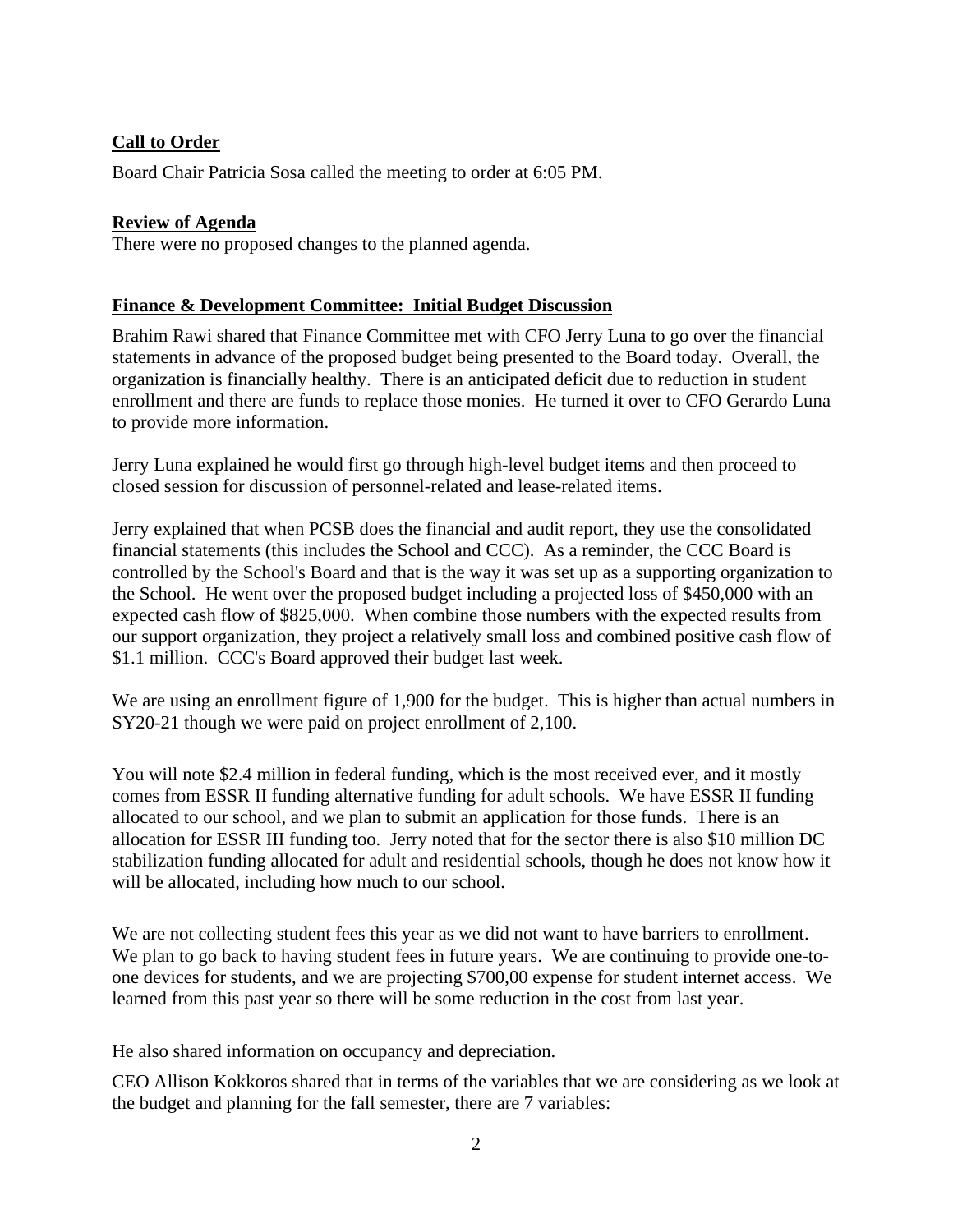\* level of enrollment

\* where students are slotted (3 instructional models operating at the same time: hybrid for about 50% of our students, online for about 25% of students, and in-person for about 25% of students) \* staffing needs (for example in some instances we need additional staff to support students, such as technology access)

- \* space needs (distancing)
- \* stabilization funding
- \* COVID environment
- \* DC regulations & requirements e.g., from DC Health, OSSE, Mayor's Office.

We designed the plan for this coming school year to include opportunities for all of our students and DC adult learners for whatever they need now, where they are at now. Historically we meet students where their needs are, and that's what we are doing.

Allison shared that the budget is based on what we know now, and what students needs are based on focus groups and other feedback. She also shared that it is hard to capture how challenging it is logistically to enroll students virtually with needing to assess language skill & ability, complying with DC residency documentation requirements, etc. She believes that next year we will have even greater process improvements, and that will be one of our learnings from this year.

Board members asked questions about enrollment projection, number of returning students, and about the registration process. Allison shared that our expectation of whether we will meet the 1,900 enrollment changes. About a month ago, it was looking like might end up higher than 1,900. As of yesterday, we are less optimistic given some data and how laborious is the process is, and also factoring in another variable which is a new student info system. We are basically testing a new information system while using it, and operating two systems in parallel track. The team is making a shift right now about providing in-person learning based on feedback, so we will see if the projection is different in two weeks. What is reassuring is that our advocacy to insist on stabilization funding for adult schools last year and this year has worked, although that is not confirmed yet for this year.

Allison also shared that current enrollment includes around 865 re-enrolled students from last spring. She explained that the number is lower than usual because of the variables she described earlier. It does not mean that students from the spring have lost out on their chance to continue learning, it just means that if they are not registered by now, they will need to go into the registration process like anyone else interested.

Allison also shared that the school's just-in-time model of registering students close in time to the start of school is most successful in getting those students in seats. This model reflects the unexpected changes that adult learners experience which impact their availability to attend school. Even if students are unable to attend now, we never close a door. Our team goes all out and encourages students, even if they need to take a break for a little while, and come back when they are able.

Jerry Luna then talked about expected revenue. The biggest impact on revenue is number of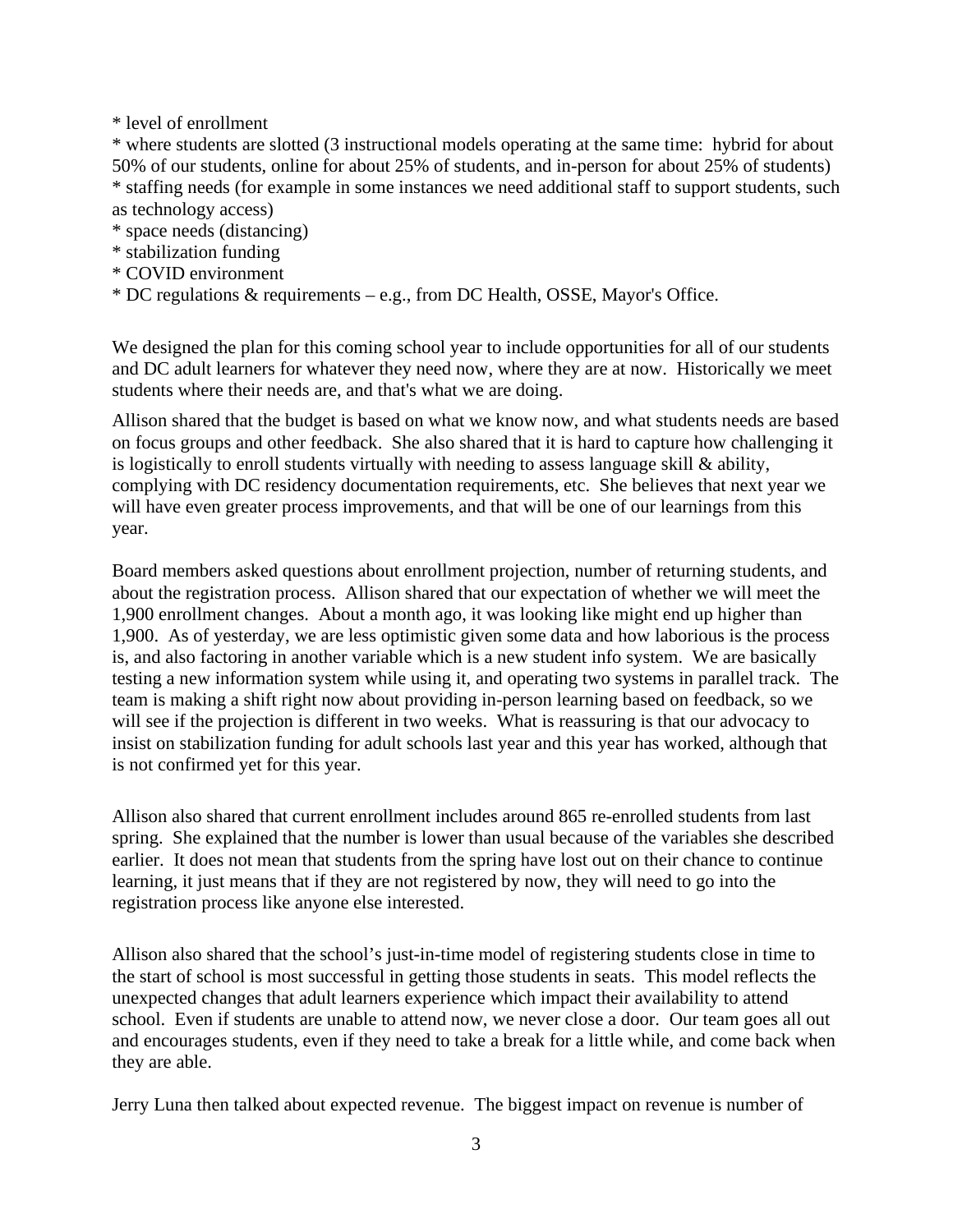students from the per pupil and facilities allotment. Per pupil allotment went up 3.6% and facilities allotment stayed the same (which is the first time in several years didn't change). Federal money we anticipate receiving is making up the difference this year. He discussed the stabilization funding formula and how that has factored into the budget. He also noted that there are some grants that were one-time awards that we do not expect to receive again next year. We expect the low interest rate environment to continue.

Jerry responded to questions from board members about the budgeted income. Jerry explained that we expect to receive stabilization funding this year. We do not have specific designated rules for the stabilization funding. For the federal funding in particular, we do not have significant limitations on how it can be used.

Jerry also discussed budgeted expenses. Personnel expenses is by far that is the largest expense increase in the budget, with a 11.5% increase. These are mostly additional FTEs, which we can discuss further in closed session (personnel matters). The largest expense by far in the student expense category is student data usage. We are getting better at managing the data, so we are seeing some savings there. We expect to see some reduction in expenses with the renewal of the Harvard Street Campus lease. For general and administrative expenses they are trending slightly higher, but If we exclude the \$200,000 in extra depreciation, you will see it is relatively flat from last year. Overall the budget reflects a \$450,000 loss. We also anticipate we will have to purchase some more devices - because we expect some shrinkage of the device numbers we have. We project positive cash flow into next year.

On student device shrinkage, Jerry explained that we do not expect to get the same number of laptops back that we loaned out. There will be some that are not returned or are damaged. We currently have about 25% shrinkage for those reasons. Allison Kokkoros shared that the IT and Academic teams are working to make sure that all laptops are recovered, and we are looking at strategies to support that. It appears so far to be working well, but it is still early. She also shared that it is made very clear when we give laptops to students that School owns the laptops and there are forms students sign indicating that. Jerry also shared that if we have a student technology fee, which is anticipated to start next year, that would cover some shrinkage. We expect to learn a lot about device use and shrinkage this year.

Jerry also explained that even with some students returning in person, we are focused on providing devices to each student. As we shift to hybrid and in-person, however, student data usage needs will go down because while on campus they can use the School's Wi-Fi rather than data.

Allison shared that we are collecting data as we can on performance metrics and assessing technology use with regard to student learning. We are looking at SY21-22 as a test case of how effective hybrid learning can be. We are excited about the possibility and potential of it, but we also recognize we need to monitor the outcomes. We have been doing that but will do an even deeper dive this year. Our School, adult peer schools, and the Public Charter School Board is monitoring student achievement and persistence. Johan Uvin shared that there was a review recently completed of students of 32 remote ESL student programs, including Carlos Rosario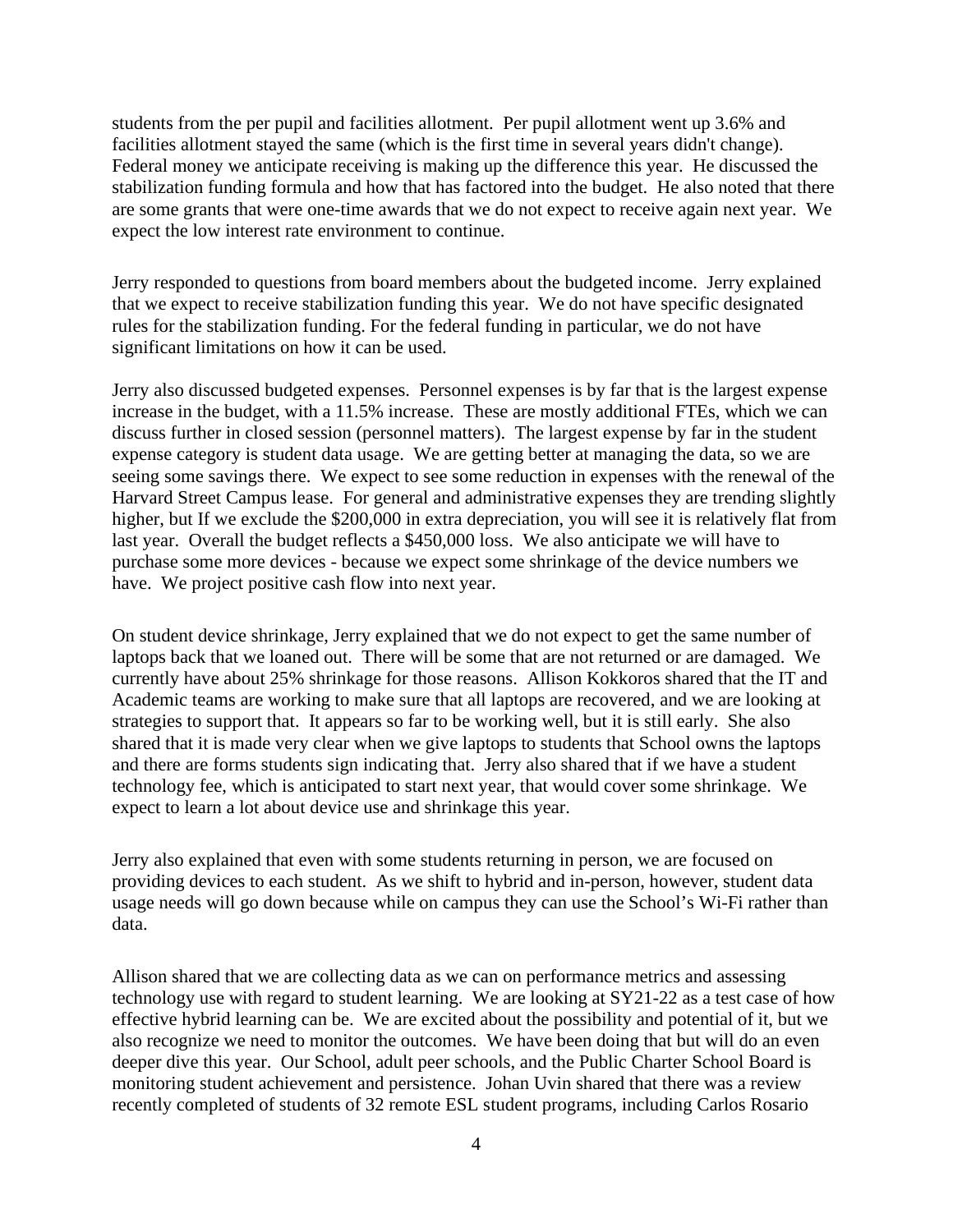School. One of the main conclusions was that if done well remote learning increases the options of people to engage, which has an impact on attendance, which has an impact on acceleration on learning gains, increases persistence, and reduces times to proficiency. There was not consistency but there was a trend in the research. Jovan continued that when we think of measuring the effectiveness of remote and hybrid options, we should make sure that we have data infrastructure in place to disentangle these types of questions. It is not in just having the technology available. There is data that if we do not have high quality education in place, these technology supports do not make a difference. Johan also shared that when it involves remote learning options, a lot of this can be automatized based on when people log in and off. It would be helpful to capture those automated data gathering so it is not all manual data collection.

Patricia asked about faculty and training to support them. She hopes that there can be a future Board conversation about that, in addition to the closed session discussion on personnel matters as it relates to the budget.

Jerry identified the next budget-related topics as being the Harvard Street Campus lease renewal and personnel expenses, which will be discussed in closed session then the Board will come back to the open session to finalize and vote on the budget.

# **Closed Session (ROLL CALL VOTE)**

Patricia Sosa indicated that the next item on the agenda is a closed session involving personnel matters pursuant to DC Code § 2-575(b)(10) and for the purpose of discussing material contract terms where an open meeting would adversely affect the bargaining position or negotiating strategy pursuant to DC Code § 2-575(b)(2). Secretary Margaret Yao conducted a roll-call vote to confirm Board approval to enter the closed session. The vote passed unanimously and the Board went into closed session. They were joined by Executive Assistant to the CEO Karla Vasconez, General Counsel Kristine Dunne, and CFO Jerry Luna joined the closed session.

# **Finance Committee: Discussion Continued**

Upon return from the closed session, Board Chair Patricia Sosa shared that during the session the Board continued its discussion of the budget (specifically the matters identified for closed session).

# **SY21-22 Budget (ROLL CALL VOTE)**

Patricia indicated that the Board is now ready to proceed with voting on the proposed budget. Hector Torres made a motion to approve the proposed SY21-22 budget. Johan Uvin seconded. Margaret conducted roll call vote. The motion to approve the SY21-22 budget (FY22) passed unanimously.

# **Harvard Street Campus Lease Renewal (ROLL CALL VOTE)**

The next item on the agenda was the Harvard Street Campus lease renewal. There was no vote requested on the lease renewal.